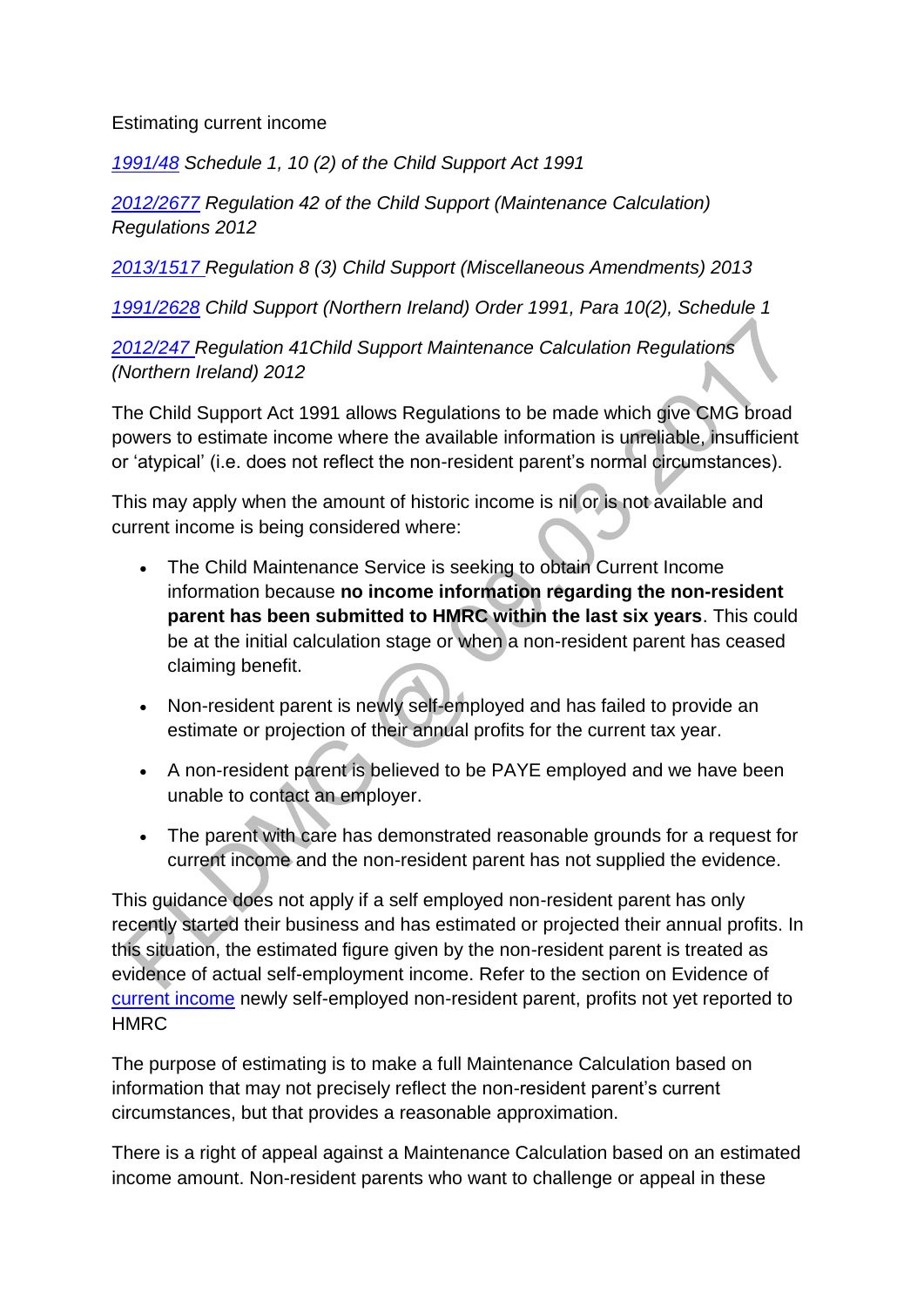circumstances should be encouraged to supply evidence allowing their Current Income to be calculated under Mandatory Reconsideration.

NOTE: if a Maintenance Calculation is based on estimated income and a nonresident parent or a third party provides evidence confirming their actual income, the Tolerance Rule will not apply. This is because an assessment based on evidence of actual income is always preferable to an estimate. Non-resident parents will therefore not be required to show that their actual income is at least 25% different to their estimated income for a supersession to be agreed. The effective date of the change will be the date that the actual income is reported to the Child Maintenance Service. Regulation 23(3)(c) of the Child Support Maintenance Calculation Regulations 2012

#### **How to estimate income**

An estimate of a non-resident parent's income can be based on either internal or external sources. The best source for estimating income will depend on the circumstances of the case, but generally, information that is more recent / specific to the client is likely to provide a better estimate than older or more general information.

#### **Estimated income: internal sources**

If we hold income information for the non-resident parent for any period during the last six years, then we can use these details to estimate the non-resident parent's Current Income.

The only time we would not use this type of information is if we have other information / evidence showing that the non-resident parent has changed their occupation since the details held were obtained.

## **Example:**

On 9 January 2014 the non-resident parent provides current income of £10,000 following HMRC returning no income. The initial maintenance calculation is completed based on that current income figure. The non-resident parent leaves that employment in January 2015 and becomes unemployed with nil income. In March 2015 he claims benefit resulting in a flat rate liability of £7. The benefit claim ends on 16 May 2016, no historic income figure is held from HMRC and the non-resident parent fails to respond to requests for current income. As a current income figure is held from January 2014 of £10,000, and we are not aware of any change in occupation, that figure can be used to estimate current income and make a full maintenance calculation.

If an income figure is identified by the Financial Investigations Unit (FIU) following an investigation into the non-resident parent's current income then that figure can be considered as an estimate of current income.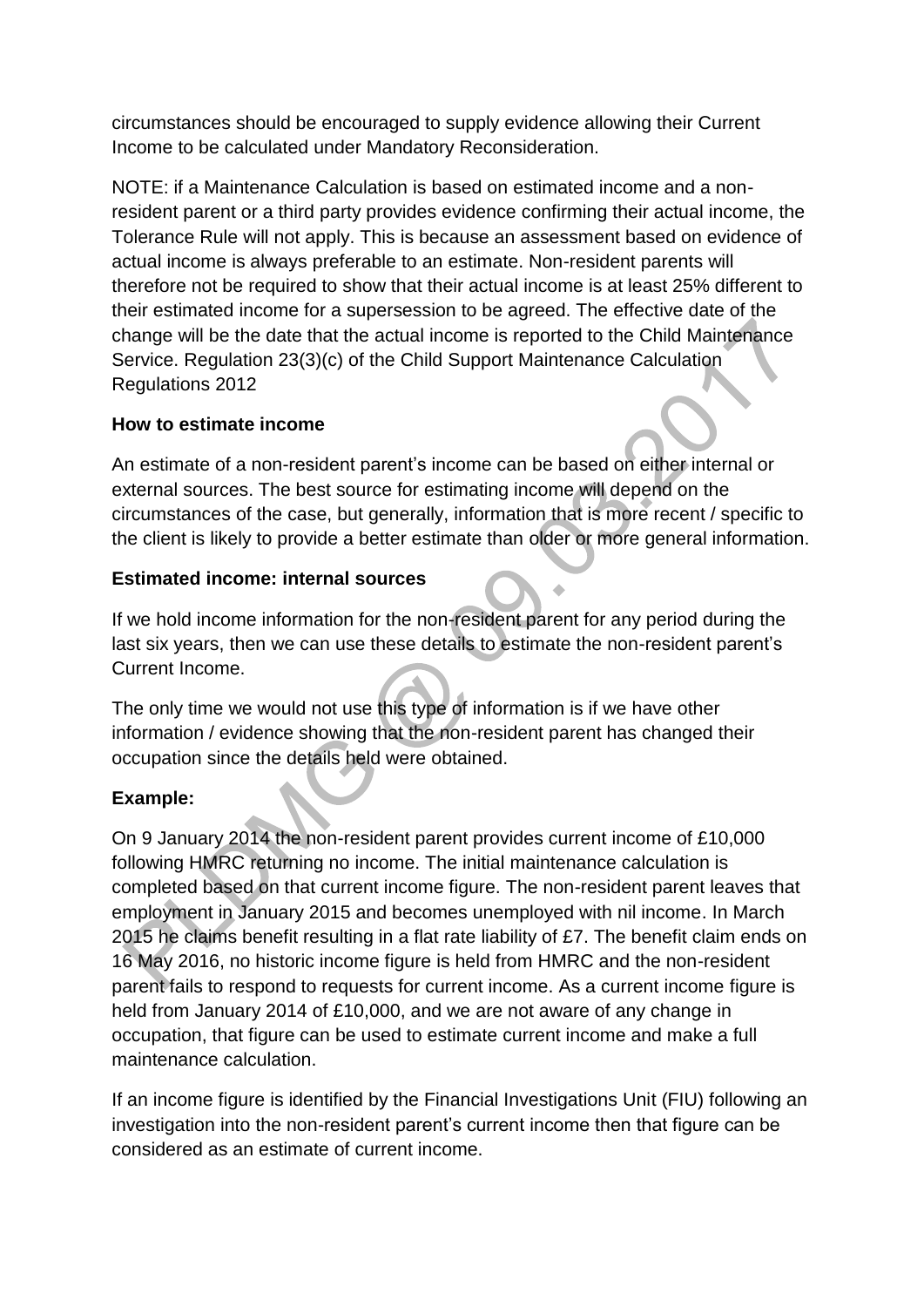# **Example:**

A nil liability is in place due to the non-resident parent having no income. The parent with care reports that the non-resident parent is working on a self employed basis and provides reasonable grounds that the income has changed by 25%. The nonresident parent fails to provide evidence to confirm the change and no previous historic income is held. The case is referred to FIU who conclude that the nonresident parent is working on a self employed basis and receiving a regular income of £1000 a month. The information is insufficient to complete a normal current income calculation for a self employed client. The income is used to estimate current income and make a full maintenance calculation.

## NOTE:

- You must NOT offset occupational or personal pension scheme contributions against an estimated income figure.
- An Additional income variation may be allowed where a Maintenance Calculation is based on an estimated income figure. However, a non-resident parent will not be allowed to apply for a Special Expenses variation. This is if an estimated income figure is in place, the non-resident parent has been noncompliant. Regulation 57(1)(f)(iv) of the Child Support Maintenance Calculations Regulations 2012

## **Estimated income: external sources**

If we do not hold any income information for the non-resident parent, or it is inappropriate to use it because they have changed their occupation, you can consider an estimate of income based on external sources where we are satisfied that the non-resident parent is engaged in a particular occupation.

Where an occupation is know you can obtain income for that occupation via the Estimation of Earnings Tool, via the following link:

## [http://intralink/1/csa/operational-resources/calculationtools/index.asp#P25\\_721](http://intralink/1/csa/operational-resources/calculationtools/index.asp#P25_721)

Where there are multiple potential matches to the occupation you should select the one that most accurately reflects the non-resident parent's occupation taking into account any estimated salary provided. You should document your decision to use that particular match and reference any supporting evidence.

#### **Example:**

A parent with care reports that the non-resident parent is working as a Scaffolder in London but has no further information on that employment. They do advise that the non-resident parent's previous occupations had gross annual earnings of approximately £35,000 a year. The EET returns two matches for Scaffolder. Scaffolder with earnings of £36,663 a year and Scaffolders mate with earnings of